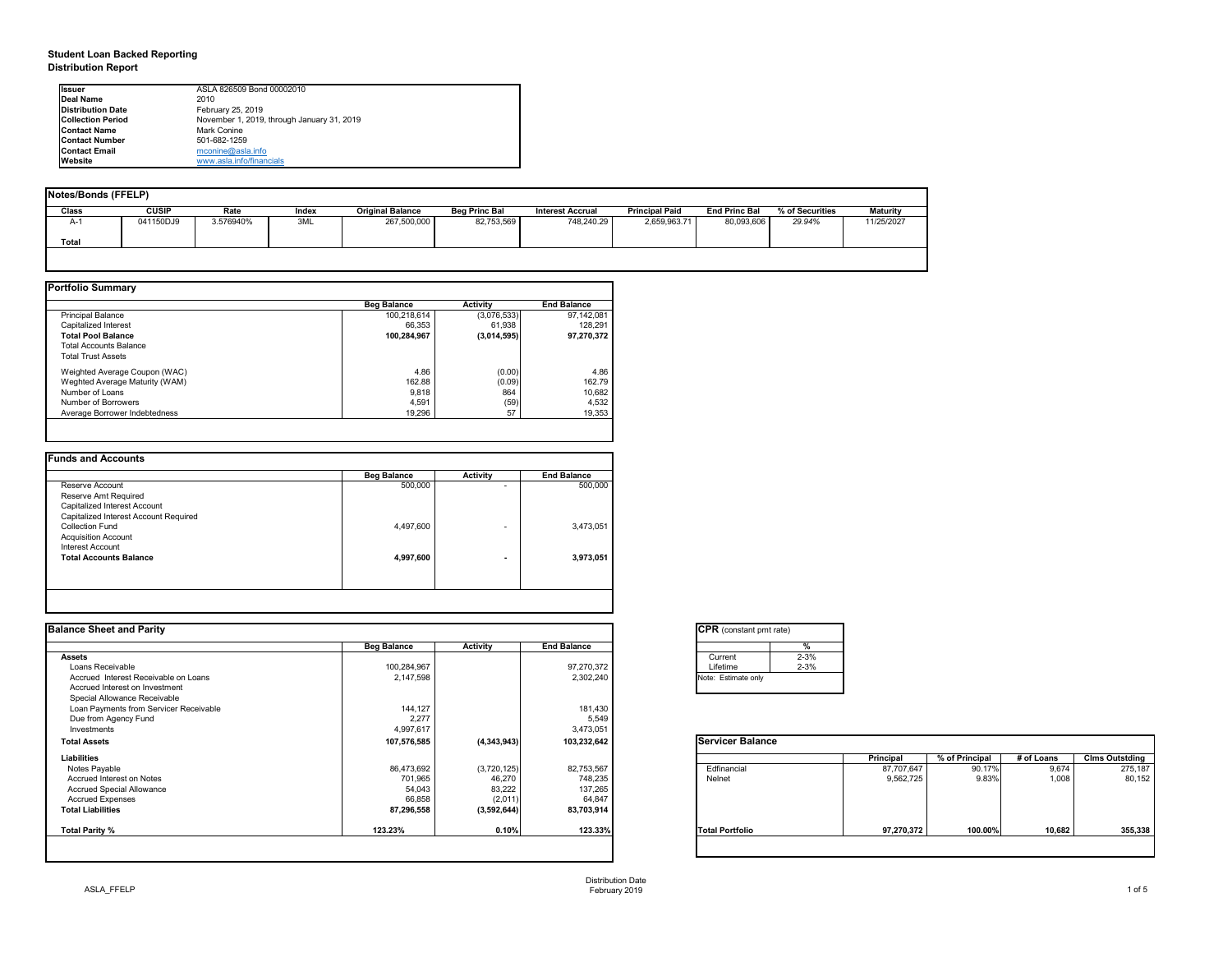## **Student Loan Backed Reporting Distribution Report**

|                           | # of Loans       |               | <b>Principal</b> |               | % of Principal   |               | <b>WAC</b>        |               | <b>WARM</b>      |               |
|---------------------------|------------------|---------------|------------------|---------------|------------------|---------------|-------------------|---------------|------------------|---------------|
|                           | <b>Beginning</b> | <b>Ending</b> | <b>Beginning</b> | <b>Ending</b> | <b>Beginning</b> | <b>Ending</b> | <b>Beginning</b>  | <b>Ending</b> | <b>Beginning</b> | <b>Ending</b> |
| In School                 |                  |               | 4,434            | 4,434         | 0.00%            | 0.00%         | $4.\overline{23}$ | 4.23          | 120.00           | 120.00        |
| Grace                     |                  |               | 12,125           |               | 0.01%            |               | 5.16              |               | 115.73           |               |
| Repayment                 |                  |               |                  |               |                  |               |                   |               |                  |               |
| Current                   | 8,132            | 7,846         | 77,649,342       | 74,989,825    | 77.43%           | 77.09%        | 4.78              | 4.75          | 166.32           | 165.81        |
| 31-60 Days Delinquent     | 287              | 296           | 2,362,470        | 1,933,963     | 2.36%            | 1.99%         | 5.17              | 5.44          | 163.16           | 151.60        |
| 61-90 Days Delinquent     | 194              | 204           | 1,796,734        | 2,152,841     | 1.79%            | 2.21%         | 5.55              | 5.00          | 140.24           | 176.87        |
| 91-120 Days Delingent     | 172              | 128           | 1,174,195        | 1,300,769     | 1.17%            | 1.34%         | 4.93              | 5.00          | 129.52           | 162.54        |
| 121-180 Days Delinquent   | 213              | 167           | 1,462,486        | 1,706,898     | 1.46%            | 1.75%         | 4.96              | 5.46          | 143.75           | 154.33        |
| 181-270 Days Delinquent   | 239              | 210           | 1,765,526        | 1,460,472     | 1.76%            | 1.50%         | 5.09              | 4.89          | 153.51           | 137.97        |
| 271+ Days Delinquent      | 81               | 123           | 466,163          | 768,419       | 0.46%            | 0.79%         | 5.38              | 5.13          | 139.49           | 149.46        |
| <b>Total Repayment</b>    | 9,318            | 8,974         | 86,676,916       | 84, 313, 188  | 86.43%           | 86.68%        | 4.81              | 4.79          | 164.57           | 164.90        |
| Forbearance               | 938              | 928           | 7,964,402        | 7,810,291     | 7.94%            | 8.03%         | 5.18              | 5.35          | 158.36           | 149.80        |
| Deferment                 | 793              | 735           | 5,239,156        | 4,787,121     | 5.22%            | 4.92%         | 5.22              | 5.21          | 155.81           | 149.03        |
| <b>Claims in Progress</b> | 41               | 42            | 381,621          | 349,505       | 0.38%            | 0.36%         | 4.90              | 5.71          | 128.94           | 140.16        |
| <b>Claims Denied</b>      |                  |               | 6,315            | 5,834         | 0.01%            | 0.01%         | 4.23              | 4.23          | 135.00           | 135.00        |
| <b>Total Portfolio</b>    | 11,099           | 10,682        | 100,284,967      | 97,270,372    | 100.00%          | 100.00%       | 4.86              | 4.86          | 162.88           | 162.79        |

|                                     | # of Loans       |               | <b>Principal</b> |               | % of Principal   |               | <b>WAC</b>       |        | <b>WARM</b>      |               |
|-------------------------------------|------------------|---------------|------------------|---------------|------------------|---------------|------------------|--------|------------------|---------------|
|                                     | <b>Beginning</b> | <b>Ending</b> | <b>Beginning</b> | <b>Ending</b> | <b>Beginning</b> | <b>Ending</b> | <b>Beginning</b> | Ending | <b>Beginning</b> | <b>Ending</b> |
| Current                             | 8,132            | 7,846         | 77,649,342       | 74,989,825    | 89.58%           | 89.40%        | 4.78             | 4.75   | 166.32           | 165.81        |
| 31-60 Days Delinquent               | 287              | 296           | 2,362,470        | 1,933,963     | 2.73%            | 2.15%         | 5.17             | 5.44   | 163.16           | 151.60        |
| 61-90 Days Delinquent               | 194              | 204           | 1,796,734        | 2,152,841     | 2.07%            | 2.43%         | 5.55             | 5.00   | 140.24           | 176.87        |
| 91-120 Days Delingent               | 172              | 128           | 1,174,195        | 1,300,769     | 1.35%            | 1.49%         | 4.93             | 5.00   | 129.52           | 162.54        |
| 121-180 Days Delinquent             | 213              | 167           | 1,462,486        | 1,706,898     | 1.69%            | 1.99%         | 4.96             | 5.46   | 143.75           | 154.33        |
| 181-270 Days Delinquent             | 239              | 210           | 1,765,526        | 1,460,472     | 2.04%            | 1.59%         | 5.09             | 4.89   | 153.51           | 137.97        |
| 271+ Days Delinquent                |                  | 123           | 466,163          | 768,419       | 0.54%            | 0.94%         | 5.38             | 5.13   | 139.49           | 149.46        |
| <b>Total Portfolio in Repayment</b> | 9,318            | 8,974         | 86,676,916       | 84,313,188    | 100.00%          | 100.00%       | 4.81             | 4.79   | 164.06           | 164.90        |

| <b>Portfolio by Program Type</b> |  |
|----------------------------------|--|
|                                  |  |

| Portfolio by Loan Type                  |                  |               |                  |               |                  |               |                  |        |                  |               |
|-----------------------------------------|------------------|---------------|------------------|---------------|------------------|---------------|------------------|--------|------------------|---------------|
|                                         | # of Loans       |               | <b>Principal</b> |               | % of Principal   |               | <b>WAC</b>       |        | WARM             |               |
|                                         | <b>Beginning</b> | <b>Ending</b> | <b>Beginning</b> | <b>Ending</b> | <b>Beginning</b> | <b>Ending</b> | <b>Beginning</b> | Ending | <b>Beginning</b> | <b>Ending</b> |
| <b>Subsidized Consolidation Loans</b>   | 3,328            | 3,231         | 38,858,560       | 37,743,822    | 38.75%           | 38.80%        | 4.92             | 4.92   | 157.03           | 156.10        |
| <b>Unsubsidized Consolidation Loans</b> | 3,358            | 3,261         | 47,643,179       | 46,388,240    | 47.51%           | 47.69%        | 4.81             | 4.80   | 179.87           | 178.71        |
| <b>Subsidized Stafford Loans</b>        | 2,813            | 2,671         | 7,228,979        | 6,877,015     | 7.21%            | 7.07%         | 4.78             | 4.78   | 118.77           | 119.23        |
| Unsubsidized Stafford Loans             | 1,546            | 1,471         | 6,259,460        | 6,001,582     | 6.24%            | 6.17%         | 4.95             | 4.94   | 135.08           | 134.89        |
| PLUS/GradPLUS Loans                     | <b>πΩ</b>        |               | 277,929          | 243,176       | 0.28%            | 0.25%         | 7.48             | 7.42   | 81.79            | 83.02         |
| SLS Loans                               |                  |               | 16,860           | 16,536        | 0.02%            | 0.02%         | 5.45             | 5.44   | 132.25           | 131.21        |
| <b>Total Portfolio</b>                  | 11,099           | 10,682        | 100,284,967      | 97,270,372    | 100.00%          | 100.00%       | 4.86             | 4.86   | 162.88           | 162.79        |

| <b>Portfolio by Program Type</b>           |                  |               |                  |               |                  |               |                  |        |                  |               |
|--------------------------------------------|------------------|---------------|------------------|---------------|------------------|---------------|------------------|--------|------------------|---------------|
|                                            | # of Loans       |               | <b>Principal</b> |               | % of Principal   |               | <b>WAC</b>       |        | <b>WARM</b>      |               |
|                                            | <b>Beginning</b> | <b>Ending</b> | <b>Beginning</b> | <b>Ending</b> | <b>Beginning</b> | <b>Ending</b> | <b>Beginning</b> | Ending | <b>Beginning</b> | <b>Ending</b> |
| Graduate / 4-Year Loans                    | 9,787            | 9,425         | 92,760,092       | 90,031,230    | 92.50%           | 92.56%        | 4.81             | 4.81   | 165.41           | 164.68        |
| 2-Year Loans                               | 1,126            | 1,078         | 5,820,946        | 5,611,708     | 5.80%            | 5.77%         | 5.64             | 5.62   | 138.22           | 137.24        |
| Proprietary / Technical / Vocational Loans | 148              | 143           | 794,917          | 756,531       | 0.79%            | 0.78%         | 5.62             | 5.55   | 140.55           | 141.17        |
| Unknown (Consolidation) Loans              | 38               |               | 909,012          | 870,902       | 0.91%            | 0.90%         | 4.70             | 4.69   | 154.60           | 151.06        |
| Other Loans                                |                  |               |                  |               |                  |               |                  |        |                  |               |
| <b>Total Portfolio</b>                     | 11,099           | 10,682        | 100,284,967      | 97,270,372    | 100.00%          | 100.00%       | 4.86             | 4.86   | 162.88           | 162.79        |
|                                            |                  |               |                  |               |                  |               |                  |        |                  |               |

| <b>Portfolio Indices</b> |                  | # of Loans    |                  | <b>Principal</b> |                  | % of Principal |  |
|--------------------------|------------------|---------------|------------------|------------------|------------------|----------------|--|
|                          | <b>Beginning</b> | <b>Ending</b> | <b>Beginning</b> | <b>Ending</b>    | <b>Beginning</b> | <b>Ending</b>  |  |
| Fixed Loans              | 7,473            | 7,220         | 89,717,681       | 87,154,940       | 89.46%           | 89.60%         |  |
| Variable Loans           | 3,626            | 3,462         | 10,567,286       | 10,115,432       | 10.54%           | 10.40%         |  |
| T-Bill Loans             | 3,622            | 3,458         | 10,545,815       | 10,093,646       | 10.52%           | 10.38%         |  |
| <b>CMT Loans</b>         |                  |               | 21,471           | 21,785           | 0.02%            | 0.02%          |  |
| <b>Total Portfolio</b>   | 11,099           | 10,682        | 100,284,967      | 97,270,372       | 100.00%          | 100.00%        |  |
|                          |                  |               |                  |                  |                  |                |  |
|                          |                  |               |                  |                  |                  |                |  |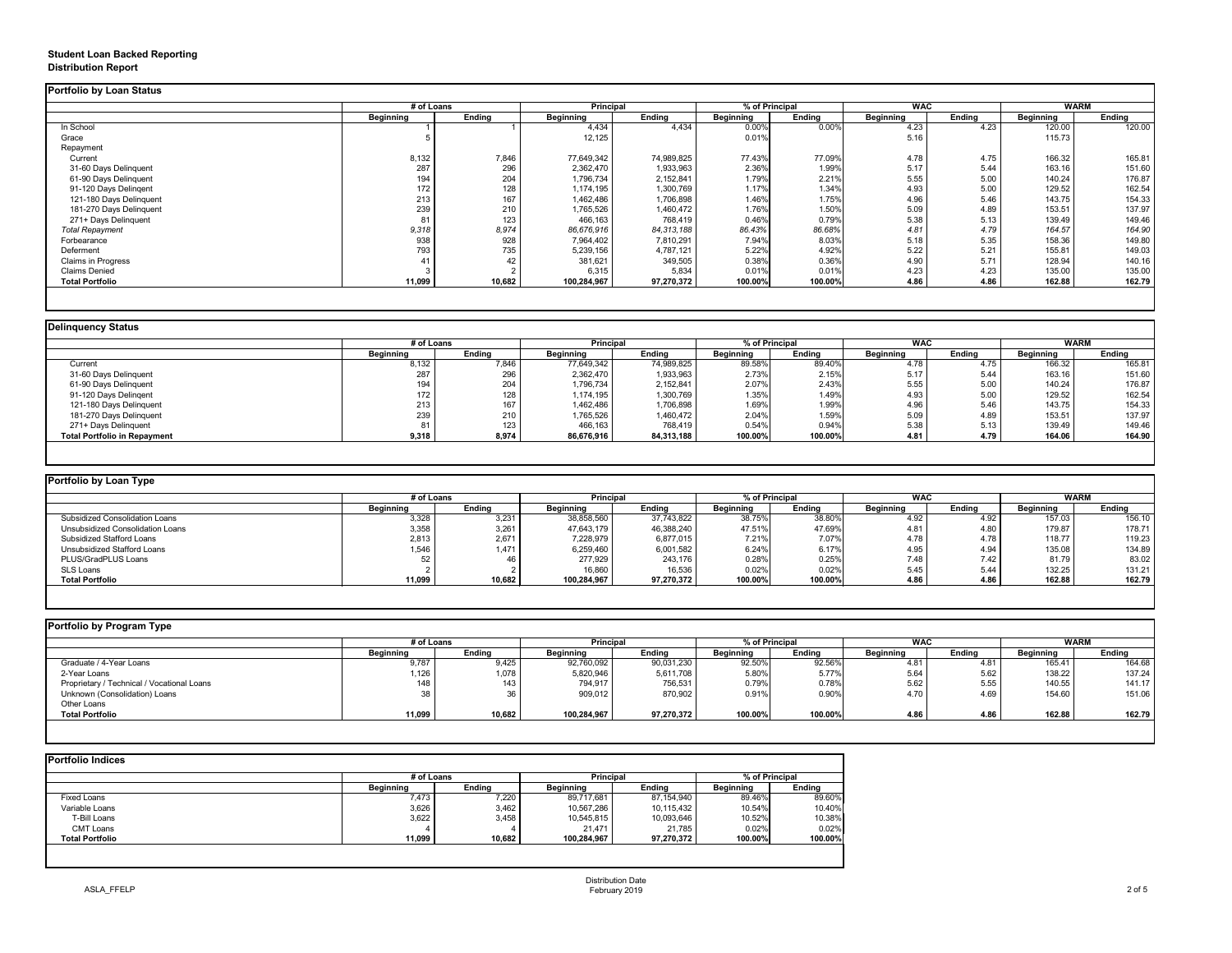**Distribution Date** February 25, 2019<br>**Collection Period** November 1, 2018, through Janu **Collection Period** November 1, 2018, through January 31, 2019

# **Collection Activity**

| Beginning Balance - November 1, 2018                                                         | 4,497,600   |
|----------------------------------------------------------------------------------------------|-------------|
| <b>Collection Amount Received</b>                                                            |             |
|                                                                                              | 4,003,677   |
| <b>Recoveries</b>                                                                            |             |
| Reserve Account                                                                              |             |
| <b>Excess of Required Reserve Account</b>                                                    |             |
| Interest on Investment Earnings                                                              | 19,991      |
| Capitalized Interest Account (after a stepdown or release date)                              |             |
| <b>Acquisition Account</b>                                                                   |             |
| Payments from Guarantor                                                                      |             |
| Special Allowance payments to Department of Education                                        | (101, 233)  |
| <b>Consolidate Rebate Fees</b>                                                               | (317, 686)  |
| Transfer Capitalized Interest Fund                                                           |             |
| Principal payments, interest payments, administration fees, servicing fees, and trustee fees | (4,629,298) |
| Transfer to Department Rebate Fund                                                           |             |
| <b>Other Amounts Received in Collection</b>                                                  |             |
|                                                                                              |             |
| <b>Total Available Funds</b>                                                                 | 3,473,051   |
|                                                                                              |             |

| <b>Fees Due for Current Period</b>                                | as of 1/31/2019 |
|-------------------------------------------------------------------|-----------------|
| <b>Indenture Trustee Fees</b><br><b>Servicing Fees</b>            | 56,741          |
| <b>Administration Fees</b>                                        | 8,106           |
| Late Fees                                                         |                 |
| <b>Other Fees</b>                                                 |                 |
| <b>Total Fees</b>                                                 | 64,847          |
|                                                                   |                 |
| <b>Cumulative Default Rate</b>                                    | as of 1/31/2019 |
| <b>Current Period's Defaults</b>                                  | 1,051,078.55    |
| <b>Cumulative Defaults</b>                                        | 56,214,511.42   |
| Loans for which claims have been filed as of applicable month end | 2,224,986.64    |
| <b>Cumulative Default Rate</b>                                    | 22.84%          |
| Cumulative Recoveries (including reimbursements and collections)  |                 |
| <b>Payments from Guarantor</b>                                    | 55,000,648.07   |
| <b>Borrower Recoveries</b>                                        | n/a             |
| <b>Recovery Rate</b>                                              | 97.84%          |
| Cumulative Net Loss                                               | 1,213,863.35    |
| <b>Cumulative Net Loss</b>                                        | 0.49%           |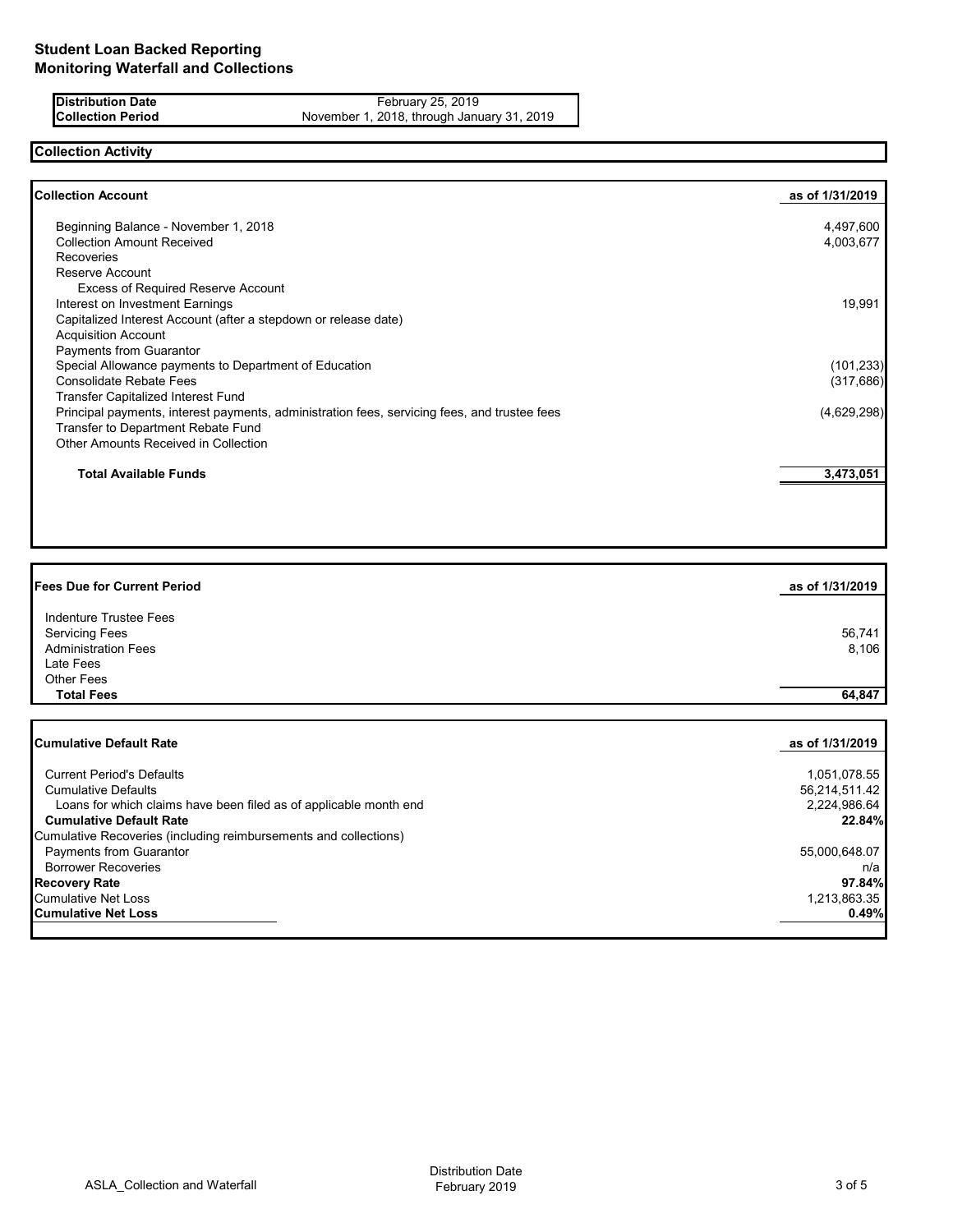# **Waterfall Activity**

| <b>Waterfall for Distribution</b>                                                         | <b>Amount Due</b> | <b>Amount Remaining</b> |
|-------------------------------------------------------------------------------------------|-------------------|-------------------------|
| <b>Total Available Funds</b>                                                              |                   | 3,473,051               |
| First: Payment required under any Joint Sharing Agreement                                 |                   |                         |
| <b>Second: Trustee Fees</b>                                                               |                   |                         |
| <b>Third:</b> Servicing Fees and Backup Servicing Fees                                    | 56,741            | 3,416,310               |
| <b>Fourth: Administration Fees</b>                                                        | 8,106             | 3,408,204               |
| <b>Fifth: Noteholder Interest</b>                                                         | 748,240.29        | 2,659,964               |
| Sixth: Reinstate the balance of the Reserve Fund up to the Specified Reserve Fund Balance |                   |                         |
| Seventh: Noteholder Principal, until paid in full                                         | 2,659,963.71      | (0)                     |
|                                                                                           |                   |                         |

| <b>Principal and Interest Distributions</b>    | Class A-1      |
|------------------------------------------------|----------------|
| <b>Quarterly Interest Due</b>                  | 748,240.29     |
| Quarterly Interest Paid                        | 748,240.29     |
| Interest Shortfall                             | 0              |
| Interest Carryover Due                         | $\overline{0}$ |
| Interest Carryover Paid                        | $\overline{0}$ |
| Interest Carryover                             | $\Omega$       |
| <b>Quarterly Principal Distribution Amount</b> | 2,659,963.71   |
| <b>Quarterly Principal Paid</b>                | 2,659,963.71   |
| Shortfall                                      |                |
| <b>Total Distribution Amount</b>               | 3,408,204.00   |
|                                                |                |

I